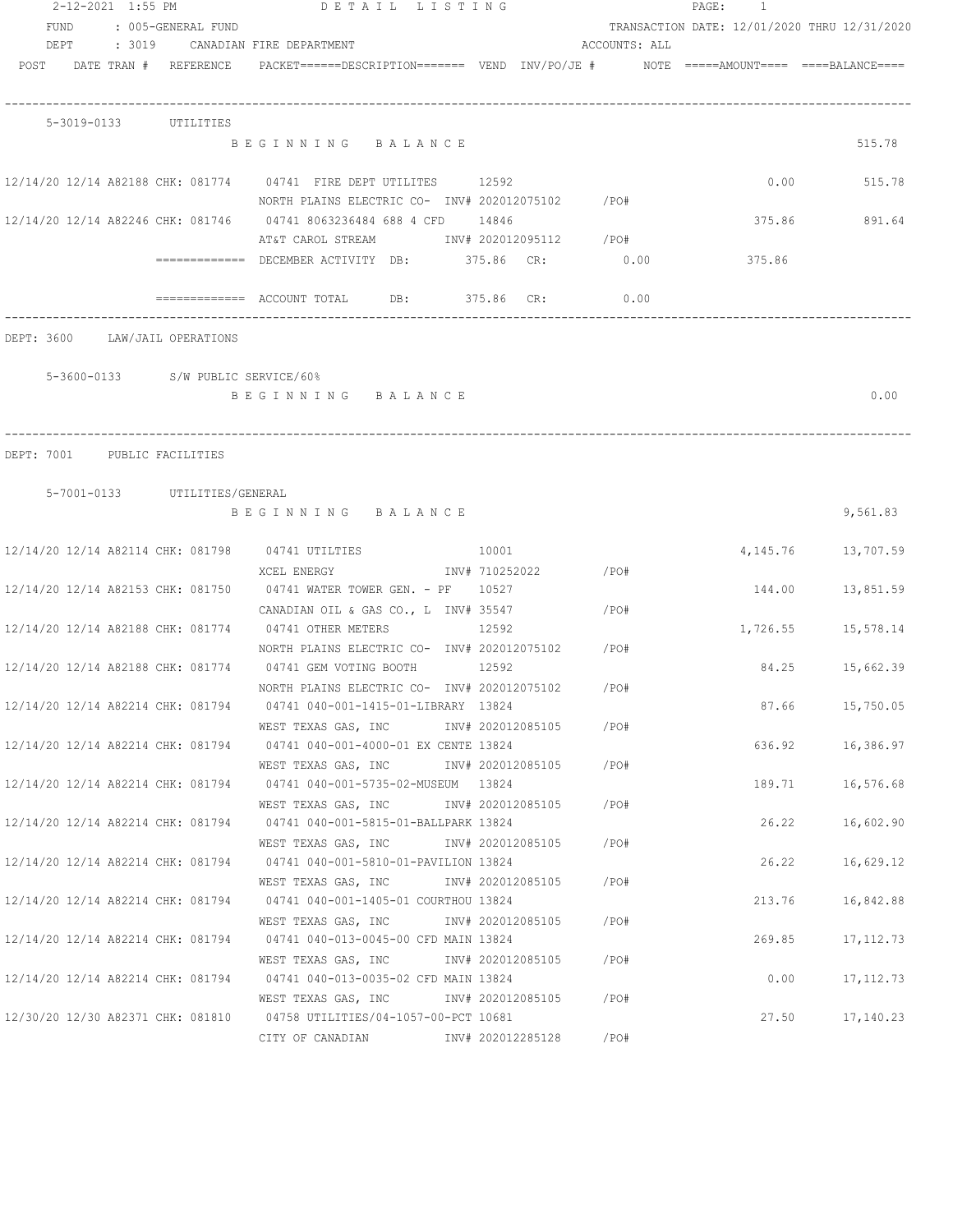|                                   |                   | 2-12-2021 1:55 PM |                       | DETAIL LISTING                                                                                 |              |                    |                               |                     | PAGE:<br>2                                   |           |
|-----------------------------------|-------------------|-------------------|-----------------------|------------------------------------------------------------------------------------------------|--------------|--------------------|-------------------------------|---------------------|----------------------------------------------|-----------|
| FUND                              |                   |                   | : 005-GENERAL FUND    |                                                                                                |              |                    |                               |                     | TRANSACTION DATE: 12/01/2020 THRU 12/31/2020 |           |
| DEPT                              |                   | : 7001            |                       | PUBLIC FACILITIES                                                                              |              |                    | ACCOUNTS: ALL                 |                     |                                              |           |
| POST                              |                   |                   | DATE TRAN # REFERENCE | $PACKET == == = DESCRIPTION == == == $ VEND $INV/PO/JE$ # NOTE =====AMOUNT==== ====BALANCE==== |              |                    |                               |                     |                                              |           |
|                                   |                   |                   |                       |                                                                                                |              |                    |                               |                     |                                              |           |
|                                   |                   |                   |                       | 12/30/20 12/30 A82372 CHK: 081810 04758 02-0015-00 LAW ENFORCEME 10681                         |              |                    |                               |                     | 76.50                                        | 17,216.73 |
|                                   |                   |                   |                       | CITY OF CANADIAN                                                                               |              | INV# 202012285129  | /PO#                          |                     |                                              |           |
| 12/30/20 12/30 A82372 CHK: 081810 |                   |                   |                       | 04758 02-0020-00 LIBRARY                                                                       | 10681        |                    |                               |                     | 84.67                                        | 17,301.40 |
|                                   |                   |                   |                       | CITY OF CANADIAN                                                                               |              | INV# 202012285129  | /PO#                          |                     |                                              |           |
| 12/30/20 12/30 A82372 CHK: 081810 |                   |                   |                       | 04758 02-0025-00 LIBRARY                                                                       | 10681        |                    |                               |                     | 37.50                                        | 17,338.90 |
|                                   |                   |                   |                       | CITY OF CANADIAN                                                                               |              | INV# 202012285129  | /PO#                          |                     |                                              |           |
| 12/30/20 12/30 A82372 CHK: 081810 |                   |                   |                       | 04758 HC FIRE BARN                                                                             | 10681        |                    |                               |                     | 11.25                                        | 17,350.15 |
|                                   |                   |                   |                       | CITY OF CANADIAN                                                                               |              | INV# 202012285129  | /PO#                          |                     |                                              |           |
| 12/30/20 12/30 A82372 CHK: 081810 |                   |                   |                       | 04758 04-1060-00 EXH-4H PENS                                                                   | 10681        |                    |                               |                     | 27.50                                        | 17,377.65 |
|                                   |                   |                   |                       | CITY OF CANADIAN                                                                               |              | INV# 202012285129  | /PO#                          |                     |                                              |           |
| 12/30/20 12/30 A82372 CHK: 081810 |                   |                   |                       | 04758 04-1061-00 EXHIBITION CT 10681                                                           |              |                    |                               |                     | 27.50                                        | 17,405.15 |
|                                   |                   |                   |                       | CITY OF CANADIAN                                                                               |              | INV# 202012285129  | /PO#                          |                     |                                              |           |
| 12/30/20 12/30 A82372 CHK: 081810 |                   |                   |                       | 04758 04-1095-00 COURTHOUSE                                                                    | 10681        |                    |                               |                     | 133.48                                       | 17,538.63 |
|                                   |                   |                   |                       | CITY OF CANADIAN                                                                               |              | INV# 202012285129  | /PO#                          |                     |                                              |           |
| 12/30/20 12/30 A82372 CHK: 081810 |                   |                   |                       | 04758 04-1096-00 COURTHOUSE #2 10681                                                           |              |                    |                               |                     | 53.78                                        | 17,592.41 |
|                                   |                   |                   |                       | CITY OF CANADIAN                                                                               |              | INV# 202012285129  | /PO#                          |                     |                                              |           |
| 12/30/20 12/30 A82372 CHK: 081810 |                   |                   |                       | 04758 HC FIRE DEPT                                                                             | 10681        |                    |                               |                     | 76.50                                        | 17,668.91 |
|                                   |                   |                   |                       | CITY OF CANADIAN                                                                               |              | INV# 202012285129  | /PO#                          |                     |                                              |           |
| 12/30/20 12/30 A82372 CHK: 081810 |                   |                   |                       | 04758 HC FIRE DEPT 2ND METER 10681                                                             |              |                    |                               |                     | 13.75                                        | 17,682.66 |
|                                   |                   |                   |                       | CITY OF CANADIAN                                                                               |              | INV# 202012285129  | /PO#                          |                     |                                              |           |
| 12/30/20 12/30 A82372 CHK: 081810 |                   |                   |                       | 04758 COUNTY MUSEUM                                                                            | 10681        |                    |                               |                     | 60.25                                        | 17,742.91 |
|                                   |                   |                   |                       | CITY OF CANADIAN                                                                               |              | INV# 202012285129  | /PO#                          |                     |                                              |           |
|                                   |                   |                   |                       | 12/30/20 12/30 A82372 CHK: 081810 04758 COUNTY MUSEUM 2ND METER 10681                          |              |                    |                               |                     | 20.82                                        | 17,763.73 |
|                                   |                   |                   |                       | CITY OF CANADIAN                                                                               |              | INV# 202012285129  | /PO#                          |                     |                                              |           |
| 12/30/20 12/30 A82372 CHK: 081810 |                   |                   |                       | 04758 BALLPARK                                                                                 | 10681        |                    |                               |                     | 0.00                                         | 17,763.73 |
|                                   |                   |                   |                       | CITY OF CANADIAN                                                                               |              | INV# 202012285129  | /PO#                          |                     |                                              |           |
|                                   |                   |                   |                       | ========== DECEMBER ACTIVITY DB:                                                               | 8,201.90 CR: |                    | 0.00                          |                     | 8,201.90                                     |           |
|                                   |                   |                   |                       |                                                                                                |              |                    |                               |                     |                                              |           |
|                                   |                   |                   |                       | DB:<br>$\equiv$ ============ ACCOUNT TOTAL                                                     | 8,201.90 CR: |                    | 0.00                          |                     |                                              |           |
|                                   |                   |                   |                       |                                                                                                |              |                    |                               |                     |                                              |           |
| DEPT: 7016                        |                   | CEMETERY          |                       |                                                                                                |              |                    |                               |                     |                                              |           |
|                                   | $5 - 7016 - 0133$ |                   |                       |                                                                                                |              |                    |                               |                     |                                              |           |
|                                   |                   |                   | UTILITIES             | BEGINNING BALANCE                                                                              |              |                    |                               |                     |                                              | 0.00      |
|                                   |                   |                   |                       |                                                                                                |              |                    |                               |                     |                                              |           |
|                                   |                   |                   |                       |                                                                                                |              |                    |                               |                     |                                              |           |
| *-*-*-*-*-*-*-*-*-*-*-*-*-*-      |                   |                   |                       | 000 ERRORS IN THIS REPORT!                                                                     |              |                    | $x-x-x-x-x-x-x-x-x-x-x-x-x-x$ |                     |                                              |           |
|                                   |                   |                   |                       |                                                                                                |              |                    |                               |                     |                                              |           |
|                                   |                   |                   |                       | ** REPORT TOTALS **                                                                            |              | $---$ DEBITS $---$ |                               | $---$ CREDITS $---$ |                                              |           |
|                                   |                   |                   |                       | BEGINNING BALANCES:                                                                            |              | 10,077.61          |                               |                     | 0.00                                         |           |
|                                   |                   |                   |                       | REPORTED ACTIVITY:                                                                             |              | 8,577.76           |                               |                     | 0.00                                         |           |
|                                   |                   |                   |                       | ENDING BALANCES:                                                                               |              | 18,655.37          |                               |                     | 0.00                                         |           |

FUND: 010-AIRPORT

------------------------------------------------------------------------------------------------------------------------------------

TOTAL FUND ENDING BALANCE: 18,655.37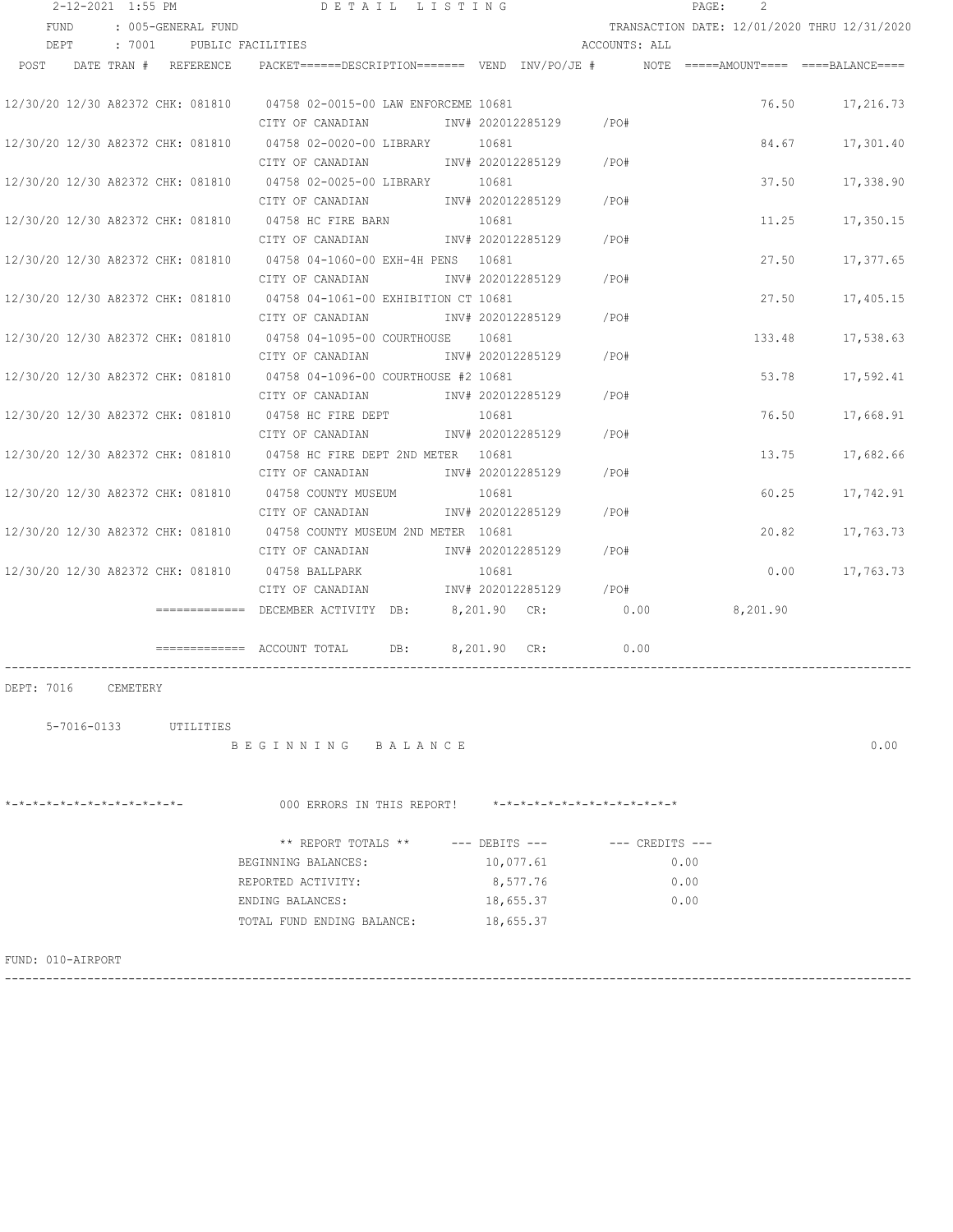| 2-12-2021 1:55 PM                             |               | DETAIL LISTING                                                                                                  |                        |                     | PAGE: 3                                      |                 |
|-----------------------------------------------|---------------|-----------------------------------------------------------------------------------------------------------------|------------------------|---------------------|----------------------------------------------|-----------------|
| FUND                                          | : 010-AIRPORT |                                                                                                                 |                        |                     | TRANSACTION DATE: 12/01/2020 THRU 12/31/2020 |                 |
| DEPT : 7010 AIRPORT                           |               |                                                                                                                 |                        | ACCOUNTS: ALL       |                                              |                 |
|                                               |               | POST DATE TRAN # REFERENCE PACKET======DESCRIPTION======= VEND INV/PO/JE # NOTE =====AMOUNT==== ====BALANCE==== |                        |                     |                                              |                 |
|                                               |               |                                                                                                                 |                        |                     |                                              |                 |
| DEPT: 7010 AIRPORT                            |               |                                                                                                                 |                        |                     |                                              |                 |
| 5-7010-0133 UTILITIES                         |               |                                                                                                                 |                        |                     |                                              |                 |
|                                               |               | BEGINNING BALANCE                                                                                               |                        |                     |                                              | 755.98          |
|                                               |               |                                                                                                                 |                        |                     |                                              |                 |
|                                               |               | 12/14/20 12/14 A82331 CHK: 001757 04743 UTILITIES AIRPORT NOV 20 12592                                          |                        |                     |                                              | 550.35 1,306.33 |
|                                               |               | NORTH PLAINS ELECTRIC CO- INV# 202012085109 / PO#                                                               |                        |                     |                                              |                 |
|                                               |               | 12/14/20 12/14 A82338 CHK: 001761 04743 UTILITIES AIRPORT 13824                                                 |                        |                     | 161.93                                       | 1,468.26        |
|                                               |               | WEST TEXAS GAS, INC MONTH 202012085110 / PO#                                                                    |                        |                     |                                              |                 |
|                                               |               | 12/30/20 12/30 A82450 CHK: 001764 04759 04-1056-00 AIRPORT APT 10681                                            |                        |                     | 13.75                                        | 1,482.01        |
|                                               |               | CITY OF CANADIAN 1NV# 202012285132 / PO#                                                                        |                        |                     |                                              |                 |
|                                               |               | 12/30/20 12/30 A82450 CHK: 001764 04759 04-1058-00 PILOTS LOUNGE 10681                                          |                        |                     | 182.88                                       | 1,664.89        |
|                                               |               | CITY OF CANADIAN MOTHOM INV# 202012285132 / PO#                                                                 |                        |                     |                                              |                 |
|                                               |               | 12/30/20 12/30 A82451 CHK: 001765 04759 INTERNET - AIRPORT 14900                                                |                        |                     | 52.50                                        | 1,717.39        |
|                                               |               | PTCI                                                                                                            | INV# 202012285131 /PO# |                     |                                              |                 |
|                                               |               | ============= DECEMBER ACTIVITY DB: 961.41 CR:                                                                  |                        | 0.00                | 961.41                                       |                 |
|                                               |               | ============ ACCOUNT TOTAL DB: 961.41 CR: 0.00                                                                  |                        |                     |                                              |                 |
|                                               |               |                                                                                                                 |                        |                     |                                              |                 |
| *-*-*-*-*-*-*-*-*-*-*-*-*-                    |               | 000 ERRORS IN THIS REPORT! *-*-*-*-*-*-*-*-*-*-*-*-*-*-                                                         |                        |                     |                                              |                 |
|                                               |               |                                                                                                                 |                        |                     |                                              |                 |
|                                               |               | ** REPORT TOTALS ** --- DEBITS --- -- CREDITS ---                                                               |                        |                     |                                              |                 |
|                                               |               | BEGINNING BALANCES: 755.98                                                                                      |                        | 0.00<br>961.41 0.00 |                                              |                 |
|                                               |               | REPORTED ACTIVITY:                                                                                              |                        |                     |                                              |                 |
|                                               |               | ENDING BALANCES:<br>TOTAL FUND ENDING BALANCE:                                                                  | 1,717.39<br>1,717.39   | 0.00                |                                              |                 |
|                                               |               |                                                                                                                 |                        |                     |                                              |                 |
| FUND: 011-ROAD & BRIDGE PCT 1                 |               |                                                                                                                 |                        |                     |                                              |                 |
|                                               |               |                                                                                                                 |                        |                     |                                              |                 |
| DEPT: 4011 ROAD & BRIDGE 1                    |               |                                                                                                                 |                        |                     |                                              |                 |
|                                               |               |                                                                                                                 |                        |                     |                                              |                 |
| 5-4011-0133 UTILITIES/PCT 1                   |               | BEGINNING BALANCE                                                                                               |                        |                     |                                              | 249.12          |
|                                               |               |                                                                                                                 |                        |                     |                                              |                 |
| 12/14/20 12/14 A82188 CHK: 081774 04741 PCT 1 |               |                                                                                                                 | 12592                  |                     | 136.06                                       | 385.18          |
|                                               |               | NORTH PLAINS ELECTRIC CO- INV# 202012075102 / PO#                                                               |                        |                     |                                              |                 |
|                                               |               | 12/14/20 12/14 A82214 CHK: 081794 04741 040-001-3995-01-PCT 1 BA 13824                                          |                        |                     | 138.96                                       | 524.14          |
|                                               |               | WEST TEXAS GAS, INC                                                                                             | INV# 202012085105 /PO# |                     |                                              |                 |
|                                               |               | ============= DECEMBER ACTIVITY DB: 275.02 CR:                                                                  |                        | 0.00                | 275.02                                       |                 |
|                                               |               |                                                                                                                 |                        |                     |                                              |                 |
|                                               |               | DB:                                                                                                             | 275.02 CR:             | 0.00                |                                              |                 |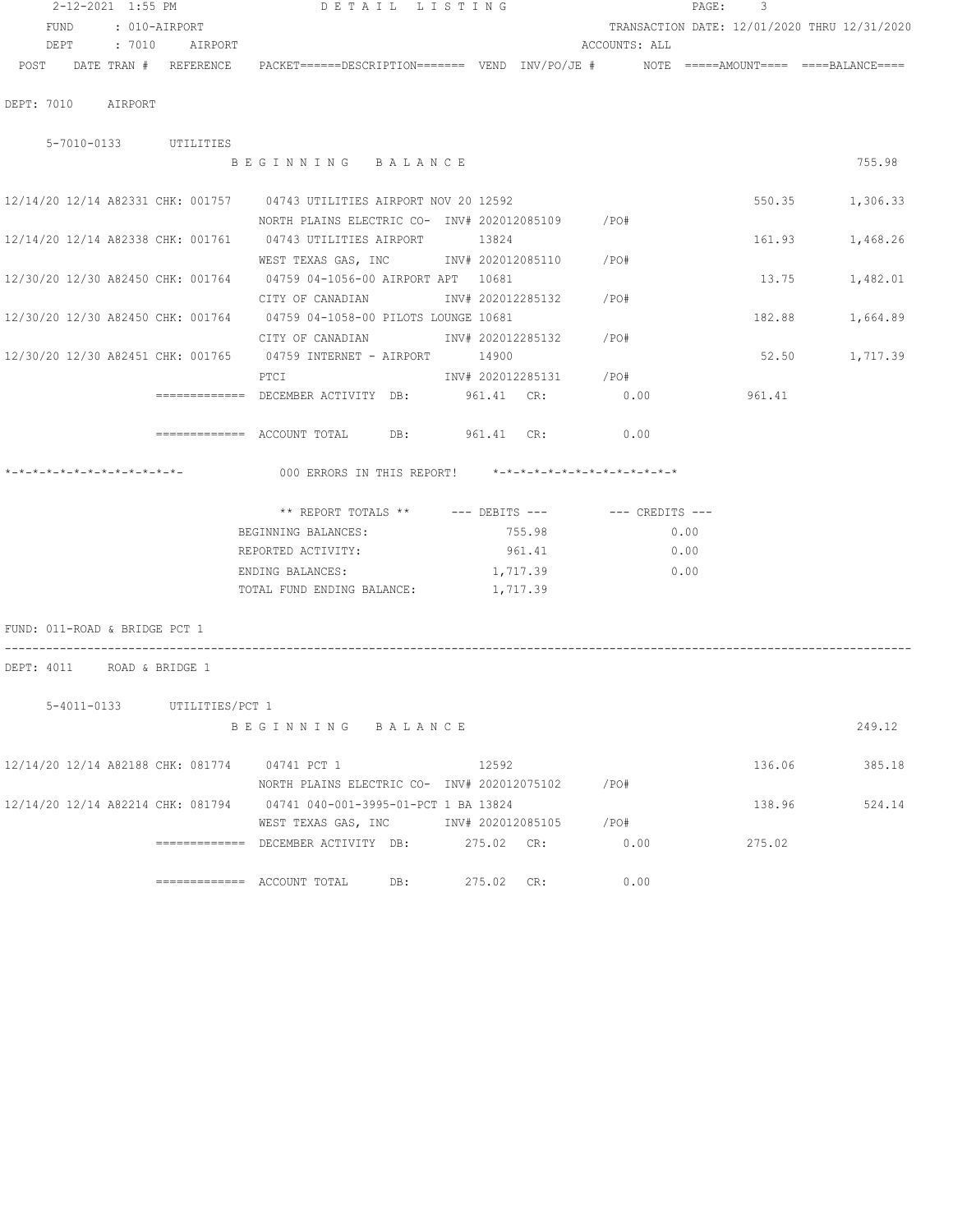|                                               | 2-12-2021 1:55 PM DETAIL LISTING                                                                               |            |                                              | PAGE: 4 |          |
|-----------------------------------------------|----------------------------------------------------------------------------------------------------------------|------------|----------------------------------------------|---------|----------|
| FUND<br>: 011-ROAD & BRIDGE PCT 1             |                                                                                                                |            | TRANSACTION DATE: 12/01/2020 THRU 12/31/2020 |         |          |
| DEPT<br>: 4011 ROAD & BRIDGE 1                |                                                                                                                |            | ACCOUNTS: ALL                                |         |          |
|                                               | POST DATE TRAN # REFERENCE PACKET======DESCRIPTION======= VEND INV/PO/JE # NOTE =====AMOUNT==== ===BALANCE==== |            |                                              |         |          |
| *_*_*_*_*_*_*_*_*_*_*_*_*_*_                  | 000 ERRORS IN THIS REPORT! *-*-*-*-*-*-*-*-*-*-*-*-*-*-                                                        |            |                                              |         |          |
|                                               | ** REPORT TOTALS ** --- DEBITS --- -- -- CREDITS ---                                                           |            |                                              |         |          |
|                                               | BEGINNING BALANCES:                                                                                            | 249.12     | 0.00                                         |         |          |
|                                               | REPORTED ACTIVITY:                                                                                             | 275.02     | 0.00                                         |         |          |
|                                               | ENDING BALANCES:                                                                                               | 524.14     | 0.00                                         |         |          |
|                                               | TOTAL FUND ENDING BALANCE:                                                                                     | 524.14     |                                              |         |          |
| FUND: 012-ROAD & BRIDGE PCT 2                 |                                                                                                                |            |                                              |         |          |
| DEPT: 4012 ROAD & BRIDGE 2                    |                                                                                                                |            |                                              |         |          |
| 5-4012-0133 UTILITIES/PCT 2                   |                                                                                                                |            |                                              |         |          |
|                                               | BEGINNING BALANCE                                                                                              |            |                                              |         | 302.17   |
|                                               | 12/14/20 12/14 A82156 CHK: 081750 04741 LPG - PCT 2 10527                                                      |            |                                              | 264.00  | 566.17   |
|                                               | CANADIAN OIL & GAS CO., L INV# 35591                                                                           |            | /PO#                                         |         |          |
| 12/14/20 12/14 A82188 CHK: 081774 04741 PCT 2 |                                                                                                                | 12592      |                                              | 113.59  | 679.76   |
|                                               | NORTH PLAINS ELECTRIC CO- INV# 202012075102 / PO#                                                              |            |                                              |         |          |
|                                               | ============= DECEMBER ACTIVITY DB: 377.59 CR:                                                                 |            | 0.00                                         | 377.59  |          |
|                                               | ============= ACCOUNT TOTAL DB: 377.59 CR: 0.00                                                                |            |                                              |         |          |
| *_*_*_*_*_*_*_*_*_*_*_*_*_*_*_                | 000 ERRORS IN THIS REPORT! *-*-*-*-*-*-*-*-*-*-*-*-*-*-                                                        |            |                                              |         |          |
|                                               | ** REPORT TOTALS ** --- DEBITS --- -- CREDITS ---                                                              |            |                                              |         |          |
|                                               | BEGINNING BALANCES:                                                                                            | 302.17     | 0.00                                         |         |          |
|                                               | REPORTED ACTIVITY:                                                                                             | 377.59     | 0.00                                         |         |          |
|                                               | ENDING BALANCES:                                                                                               | 679.76     | 0.00                                         |         |          |
|                                               | TOTAL FUND ENDING BALANCE:                                                                                     | 679.76     |                                              |         |          |
| FUND: 013-ROAD & BRIDGE PCT 3                 |                                                                                                                |            |                                              |         |          |
| DEPT: 4013 ROAD & BRIDGE 3                    |                                                                                                                |            |                                              |         |          |
| 5-4013-0133 UTILITIES/PCT 3                   |                                                                                                                |            |                                              |         |          |
|                                               | BEGINNING BALANCE                                                                                              |            |                                              |         | 568.99   |
|                                               | 12/14/20 12/14 A82154 CHK: 081750 04741 UTLITIES PCT 3 10527                                                   |            |                                              | 443.20  | 1,012.19 |
|                                               | CANADIAN OIL & GAS CO., L INV# 35561                                                                           |            | /PO#                                         |         |          |
| 12/14/20 12/14 A82188 CHK: 081774 04741 PCT 3 |                                                                                                                | 12592      |                                              | 203.62  | 1,215.81 |
|                                               | NORTH PLAINS ELECTRIC CO- INV# 202012075102                                                                    |            | /PO#                                         |         |          |
|                                               | ============ DECEMBER ACTIVITY DB:                                                                             | 646.82 CR: | 0.00                                         | 646.82  |          |
|                                               | ============= ACCOUNT TOTAL<br>DB:                                                                             | 646.82 CR: | 0.00                                         |         |          |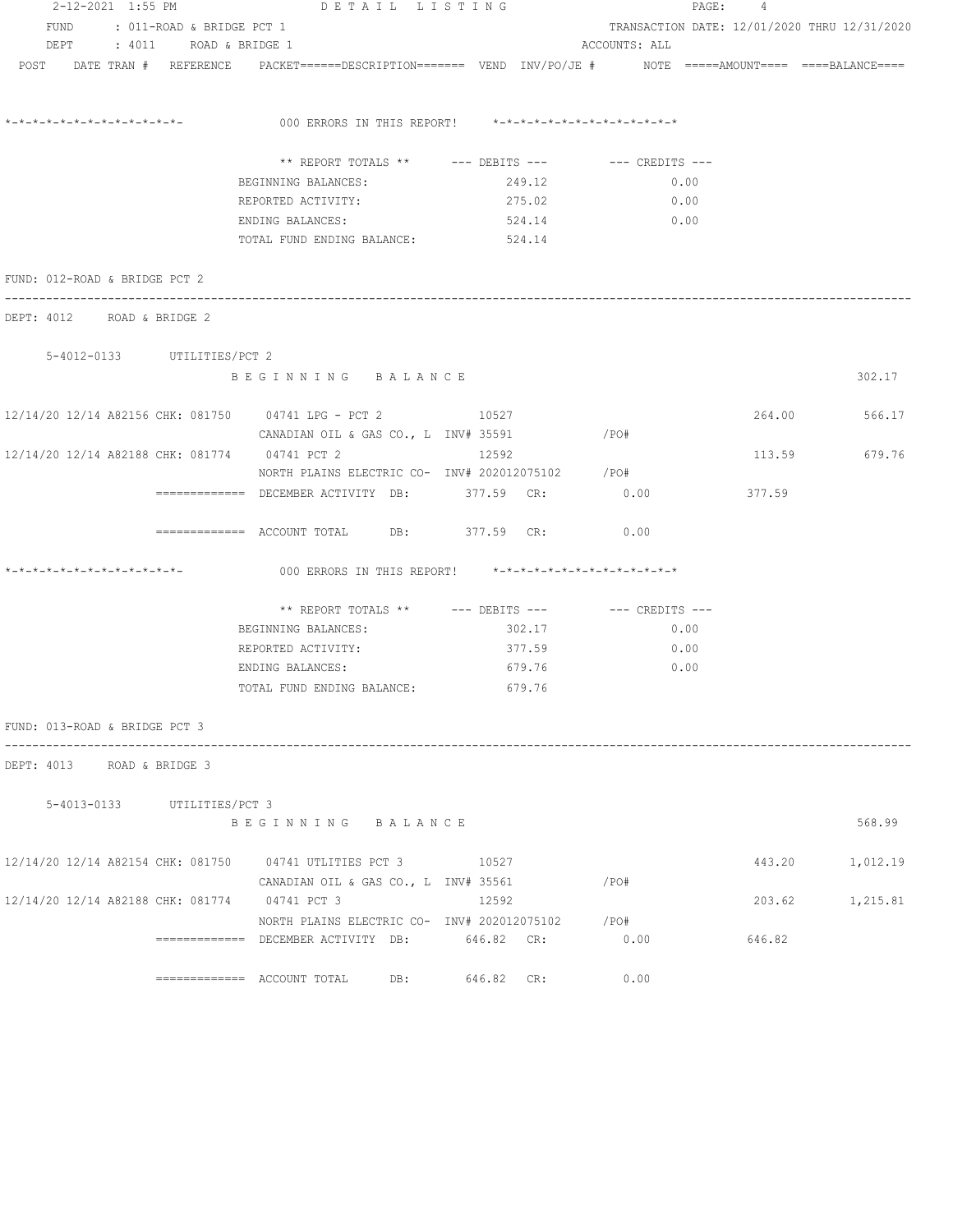| 2-12-2021 1:55 PM                                             | DETAIL LISTING                                                                                                 |                                  |               | PAGE:<br>5                                   |        |
|---------------------------------------------------------------|----------------------------------------------------------------------------------------------------------------|----------------------------------|---------------|----------------------------------------------|--------|
| FUND<br>: 013-ROAD & BRIDGE PCT 3                             |                                                                                                                |                                  |               | TRANSACTION DATE: 12/01/2020 THRU 12/31/2020 |        |
| DEPT<br>: 4013 ROAD & BRIDGE 3                                |                                                                                                                |                                  | ACCOUNTS: ALL |                                              |        |
|                                                               | POST DATE TRAN # REFERENCE PACKET=====DESCRIPTION======= VEND INV/PO/JE # NOTE =====AMOUNT==== ====BALANCE==== |                                  |               |                                              |        |
| *_*_*_*_*_*_*_*_*_*_*_*_*_*_*_                                | 000 ERRORS IN THIS REPORT! *-*-*-*-*-*-*-*-*-*-*-*-*-*-                                                        |                                  |               |                                              |        |
|                                                               | ** REPORT TOTALS **                                                                                            | --- DEBITS --- -- -- CREDITS --- |               |                                              |        |
|                                                               | BEGINNING BALANCES:                                                                                            | 568.99                           | 0.00          |                                              |        |
|                                                               | REPORTED ACTIVITY:                                                                                             | 646.82                           | 0.00          |                                              |        |
|                                                               | ENDING BALANCES:                                                                                               | 1,215.81                         | 0.00          |                                              |        |
|                                                               | TOTAL FUND ENDING BALANCE: 1, 215.81                                                                           |                                  |               |                                              |        |
| FUND: 014-ROAD & BRIDGE PCT 4                                 |                                                                                                                |                                  |               |                                              |        |
| -------------------------------<br>DEPT: 4014 ROAD & BRIDGE 4 |                                                                                                                |                                  |               |                                              |        |
| 5-4014-0133 UTILITIES/PCT 4                                   |                                                                                                                |                                  |               |                                              |        |
|                                                               | BEGINNING BALANCE                                                                                              |                                  |               |                                              | 312.73 |
|                                                               |                                                                                                                |                                  |               |                                              |        |
|                                                               | 12/14/20 12/14 A82155 CHK: 081750 04741 LPG- PCT 4 10527                                                       |                                  |               | 243.20                                       | 555.93 |
|                                                               | CANADIAN OIL & GAS CO., L INV# 35563                                                                           |                                  | $/$ PO#       |                                              |        |
| 12/14/20 12/14 A82188 CHK: 081774 04741 PCT 4                 |                                                                                                                | 12592                            |               | 243.37                                       | 799.30 |
|                                                               | NORTH PLAINS ELECTRIC CO- INV# 202012075102                                                                    |                                  | /PO#          |                                              |        |
|                                                               | ============= DECEMBER ACTIVITY DB:                                                                            | 486.57 CR:                       | 0.00          | 486.57                                       |        |
|                                                               |                                                                                                                |                                  | 0.00          |                                              |        |
| *-*-*-*-*-*-*-*-*-*-*-*-*-*-                                  | 000 ERRORS IN THIS REPORT! *-*-*-*-*-*-*-*-*-*-*-*-*-*-                                                        |                                  |               |                                              |        |
|                                                               | ** REPORT TOTALS ** --- DEBITS --- -- -- CREDITS ---                                                           |                                  |               |                                              |        |
|                                                               | BEGINNING BALANCES:                                                                                            | 312.73                           | 0.00          |                                              |        |
|                                                               | REPORTED ACTIVITY:                                                                                             | 486.57                           | 0.00          |                                              |        |
|                                                               | ENDING BALANCES:                                                                                               | 799.30                           | 0.00          |                                              |        |
|                                                               | TOTAL FUND ENDING BALANCE:                                                                                     | 799.30                           |               |                                              |        |
|                                                               |                                                                                                                |                                  |               |                                              |        |
| FUND: 016-CEMETERY                                            |                                                                                                                |                                  |               |                                              |        |
| DEPT: 7016 CEMETERY                                           |                                                                                                                |                                  |               |                                              |        |
|                                                               |                                                                                                                |                                  |               |                                              |        |

5-7016-0133 UTILITIES

B E G I N N I N G B A L A N C E 0.00